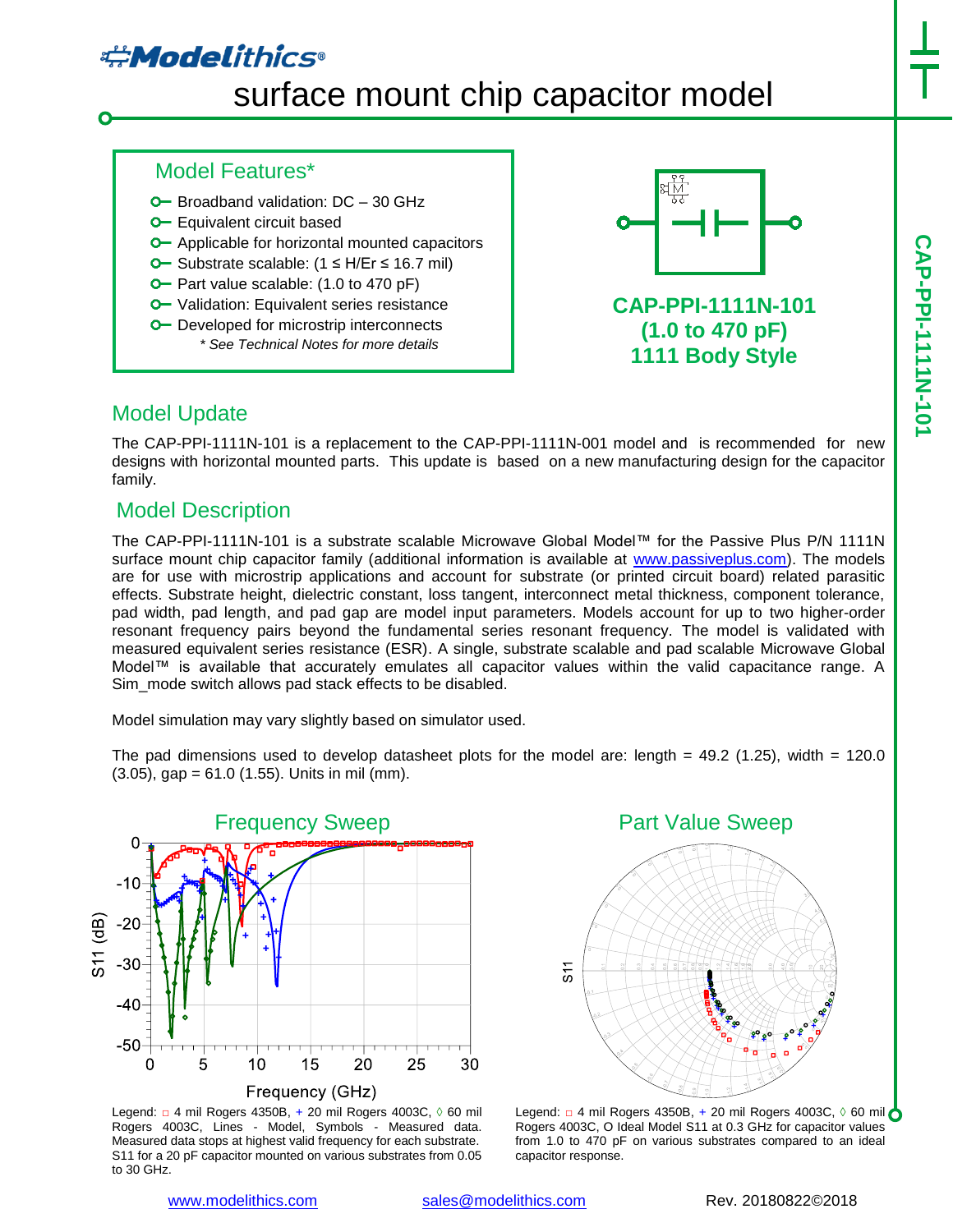## Technical Notes

- Two–port S-parameters were measured using a vector network analyzer and onboard probing with calibration referenced to the outside edges of the component pad stack.
- Capacitors were measured in a 2-port series configuration using a 50-ohm microstrip test fixture. Models for alternative interconnect configurations (e.g. coplanar waveguide) are available upon request.
- Nominal part value range (1.0 to 470 pF)
	- Tolerance on low value:  $± 0.1$
	- **Tolerance on high value: 5%**
	- Actual part value range (0 to 493.5 pF).
- Pad scalable models are validated with S-parameter measurements within the recommended pad range.
- Substrates used to extract the models: 4 mil Rogers 4350B, 20 mil Rogers 4003C, and 60 mil Rogers 4003C.
- Validated substrate range of substrate height and dielectric constant ratios based on substrates used to develop the model:

#### **1.0 ≤ H/Er ≤ 16.7 (mil) 0.03 ≤ H/Er ≤ 0.42 (mm)**

- Equivalent series resistance (ESR) was measured using a Boonton model 34A coaxial resonator line.
- Highest frequency for measurement validation: 30 GHz (4 mil Rogers 4350B), 12 GHz (20 mil Rogers 4003C), and 6 GHz (60 mil Rogers 4003C)
- Multiple simulation modes (Sim\_mode) are available - full mode, ideal mode and no pad stack.

## Device Image



## Capacitor Values (pF)

| 1.0 | 1.1 | 1.2 | 1.3 | 1.4 | 1.5 | 1.6 | 1.7 |
|-----|-----|-----|-----|-----|-----|-----|-----|
| 1.8 | 1.9 | 2.0 | 2.1 | 2.2 | 2.4 | 2.7 | 3.0 |
| 3.3 | 3.6 | 3.9 | 4.3 | 4.7 | 5.1 | 5.6 | 6.2 |
| 6.8 | 7.5 | 8.2 | 9.1 | 10  | 11  | 12  | 13  |
| 15  | 16  | 18  | 20  | 22  | 24  | 27  | 30  |
| 33  | 36  | 39  | 43  | 47  | 51  | 56  | 62  |
| 68  | 75  | 82  | 91  | 100 | 110 | 120 | 130 |
| 150 | 160 | 180 | 200 | 220 | 240 | 270 | 300 |
| 330 | 360 | 390 | 430 | 470 |     |     |     |

Highlighted capacitor values are measurement-based models. Other models found via interpolation. Table shows 69 part values in the model range based on manufacturer's datasheet.



37.4 (0.95) ≤ PADL ≤ 57.1 (1.45) 122.1 (3.1) ≤ PADW ≤ 129.9 (3.3) 61.0 (1.55) ≤PADG ≤ 74.8 (1.9)

Units in mil (mm)

## Model Input Parameters

- C Nominal component value in pF. The full parasitic model is invoked if the part value is within the valid limits of the model, otherwise an ideal element model is used.
- Subst Microstrip substrate instance name. The model will reference the named substrate instance to obtain values for H, Er, T and TanD.
- Sim\_mode 0 for full parasitic model, 1 for ideal element, 2 for removing pad effects.
- Pad\_mode 0 for default to Sim\_mode, 1 for pads always in layout, 2 for pads never in layout
- Tolerance Tolerance of the part value. The nominal value for this parameter should be set to 1. Use for statistical distribution.
- Pad\_Width Width of land pattern footprint
- Pad Length Length of land pattern footprint
- Pad\_Gap Pad to pad spacing (inside pad edge - to - inside pad edge)
- C\_Discrete Discrete input parameter based on manufacturer available part values can be used for tuning and optimization. Overrides C input parameter.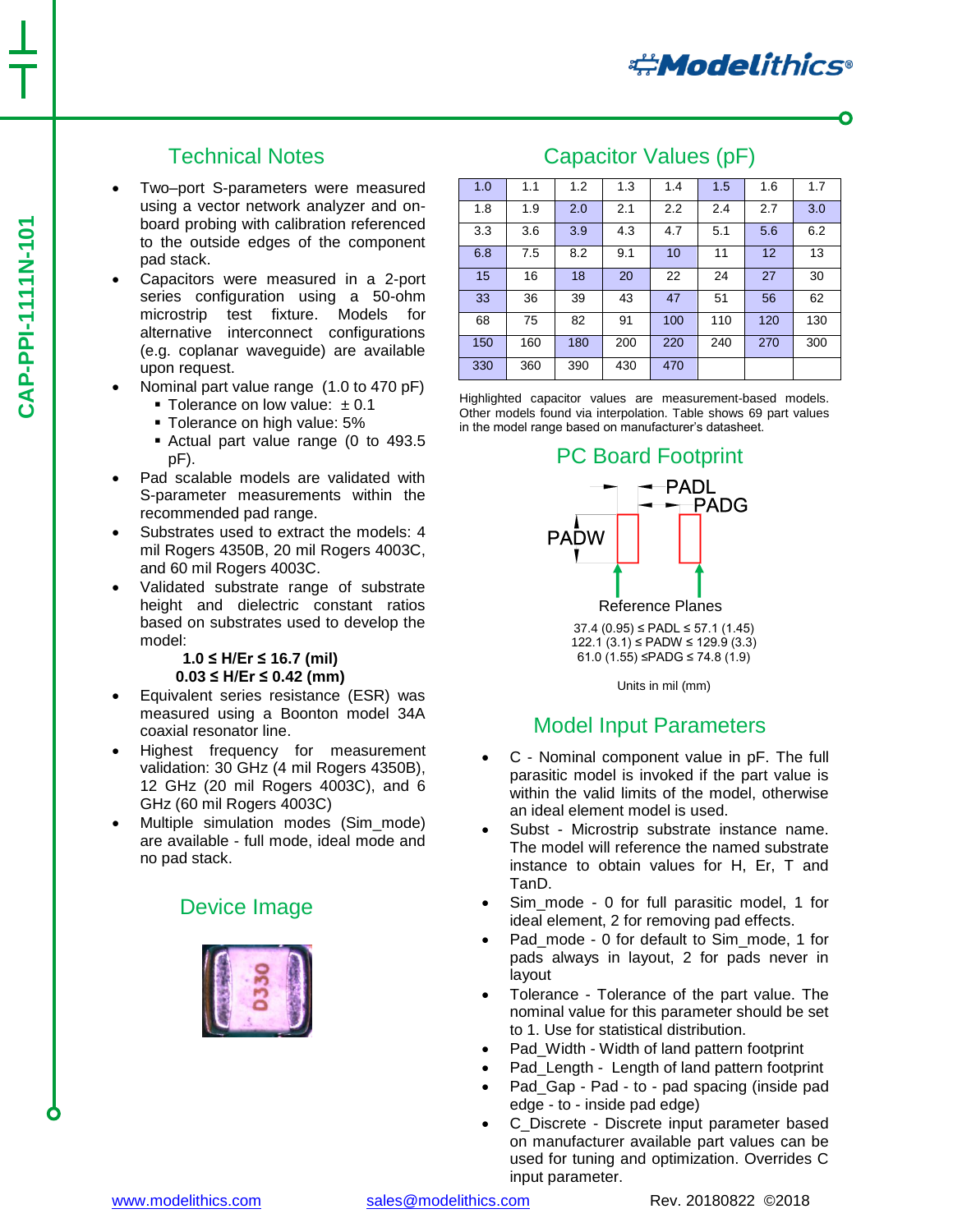**CAP-PPI-1111N-101**

**CAP-PPI-1117101** 



Legend: □ 1.0 pF, + 27 pF, 0 330 pF, Solid lines - Model data, Symbols - Measured data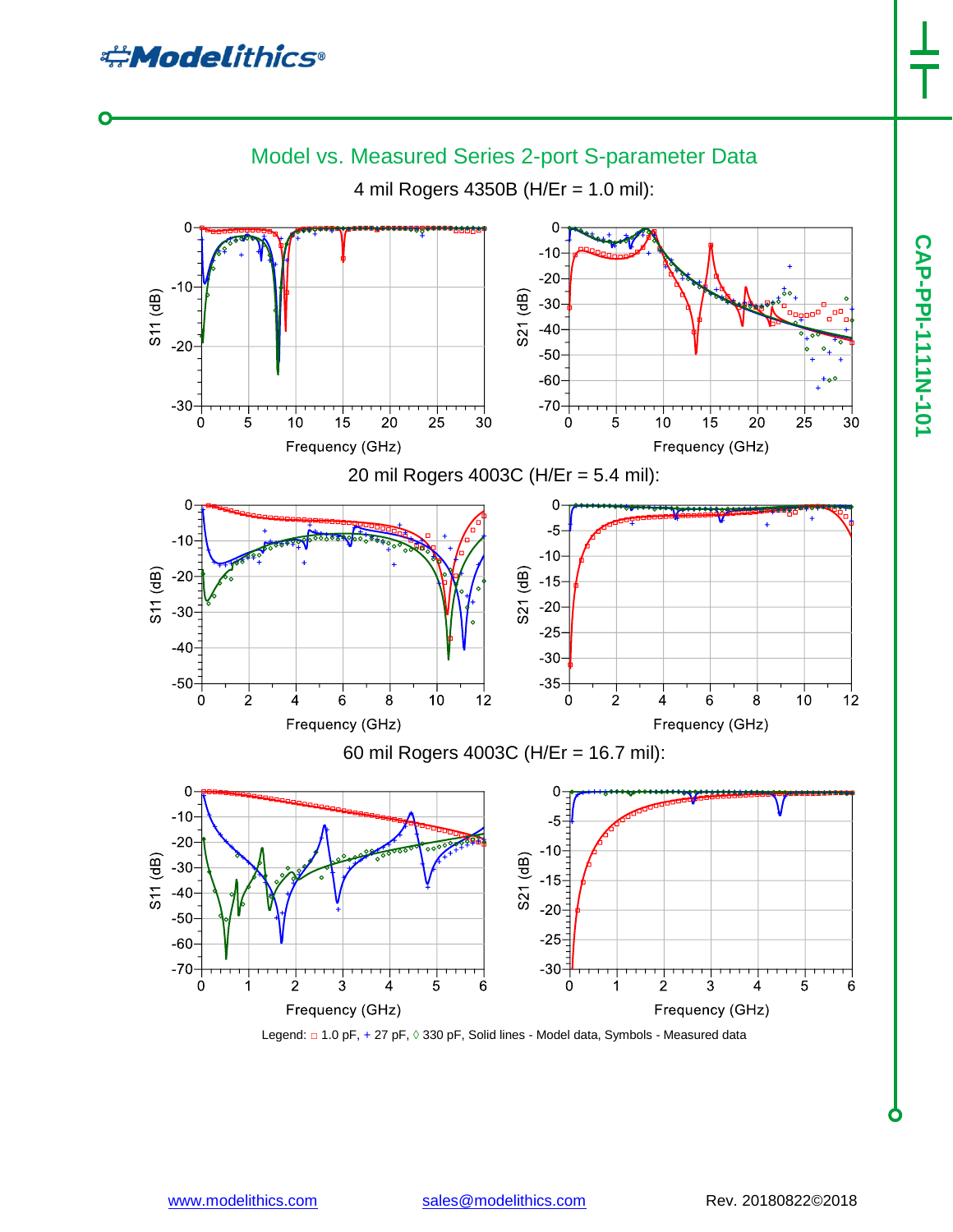# **CAP-PPI-1111N-101 CAP-PPI-1111N-101**

Effective Capacitance



Legend: Red solid lines - Model response on 60 mil Rogers 4003C Blue symbols - Measurement on 60 mil Rogers 4003C Note: Plot shows selected values within the model range.

Simulated Q-Factor

9000 1000 Q\_Model  $3.0 \,\mathrm{pF}$ 100 56 pF 6.8 pF 18 pF 10  $100 pF$ 180 pF  $1 0.0$  $0.5$  $1.0$  $1.5$  $2.0$  $2.5$  $3.0$ Frequency (GHz)

> Legend: solid lines - Model response on 60 mil Rogers 4003C Note: Plot shows selected values within the model range.

## Model and Datasheet Revision Notes

8/13/2018 Original model and datasheet development

[www.modelithics.com](http://www.modelithics.com/) [sales@modelithics.com](mailto:sales@modelithics.com) Rev. 20180822 ©2018

**#Modelithics** 

Notice: Modelithics models represent as-measured characteristics of sample devices using specific testing and fixture configurations. The accuracy of models may vary as a result of differing device characteristics, test fixtures, or test conditions. No liability shall be assumed by Modelithics for use of its models, or for any infringement of rights of third parties that may result from their use. Modelithics reserves the right to revise its models and its product line without prior notice.